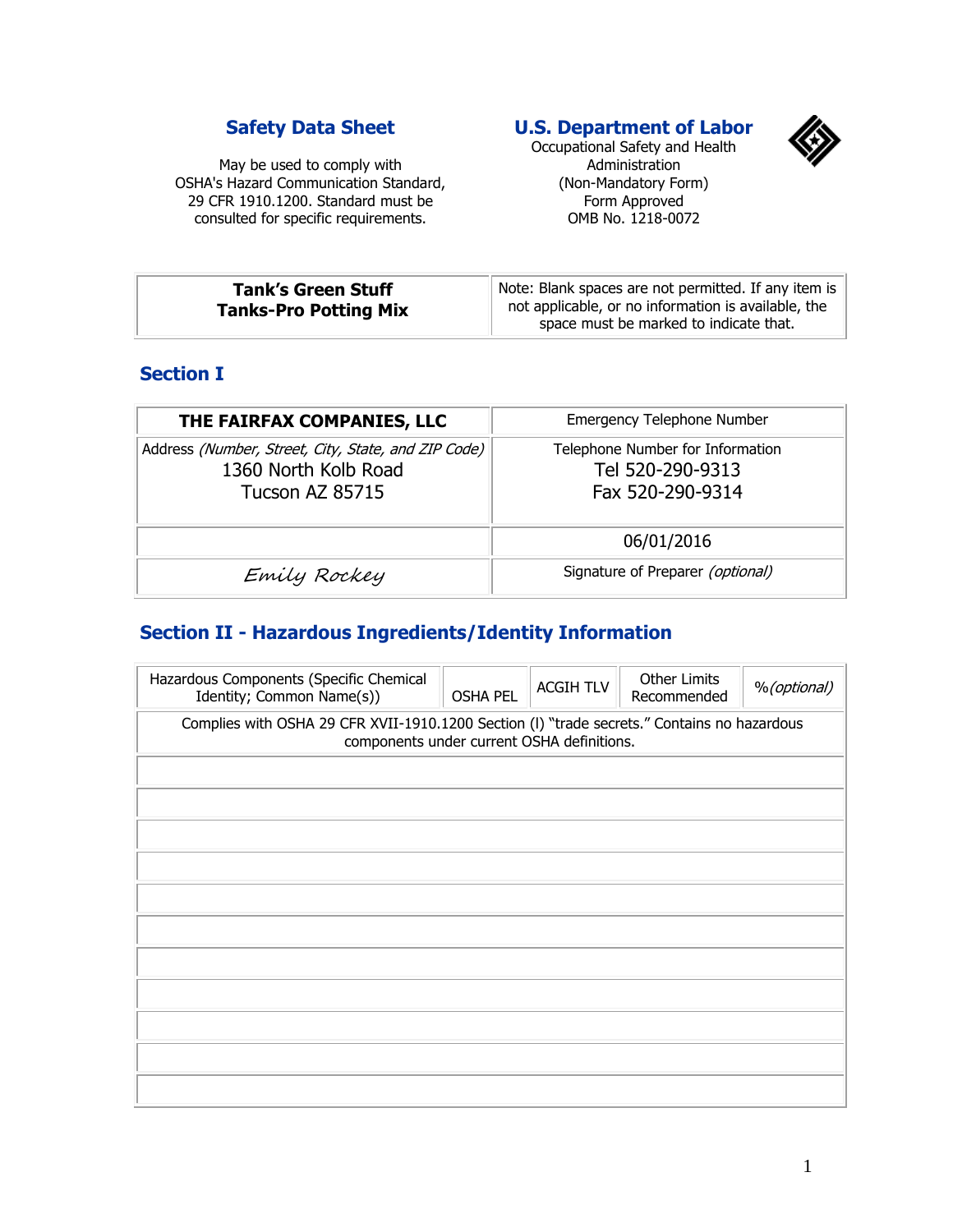# **Section III - Physical/Chemical Characteristics**

| <b>Boiling Point</b>                                                                                                     | Approx. as<br>water | Specific Gravity ( $H_2O = 1$ )            | N/A |  |
|--------------------------------------------------------------------------------------------------------------------------|---------------------|--------------------------------------------|-----|--|
| Vapor Pressure (mm Hg)                                                                                                   | N/A                 | <b>Melting Point</b>                       | N/A |  |
| Vapor Density (AIR = $1$ )                                                                                               | N/A                 | Evaporation Rate<br>(Butyl Acetate $= 1$ ) | N/A |  |
| Solubility in Water<br>Negligible (less than 0.1%)                                                                       |                     |                                            |     |  |
| Appearance and Odor: Dark color, soil-like material. Coconut husk fibers, small particles of wood.<br>Odor of damp soil. |                     |                                            |     |  |

# **Section IV - Fire and Explosion Hazard Data**

| Flash Point (Method Used)<br>none                                               | <b>Flammable Limits</b><br>N/A | LEL<br>N/A | <b>UEL</b><br>N/A |  |  |
|---------------------------------------------------------------------------------|--------------------------------|------------|-------------------|--|--|
| Extinguishing Media<br>Use extinguishing media appropriate for surrounding fire |                                |            |                   |  |  |
| Special Fire Fighting Procedures<br>N/A                                         |                                |            |                   |  |  |
| Unusual Fire and Explosion Hazards<br>N/A                                       |                                |            |                   |  |  |
|                                                                                 |                                |            |                   |  |  |

(Reproduce locally) OSHA 174, Sept. 1985

## **Section V - Reactivity Data**

| <b>Stability</b><br>(mark one)                     | Unstable          |   | Conditions to Avoid               |  |
|----------------------------------------------------|-------------------|---|-----------------------------------|--|
|                                                    | Stable            | χ | N/A                               |  |
| Incompatibility (Materials to Avoid)<br>None Known |                   |   |                                   |  |
| Hazardous Decomposition or Byproducts              |                   |   |                                   |  |
| Hazardous<br>Polymerization<br>(mark one)          | May Occur         |   | Conditions to Avoid<br>None Known |  |
|                                                    | Will Not<br>Occur |   |                                   |  |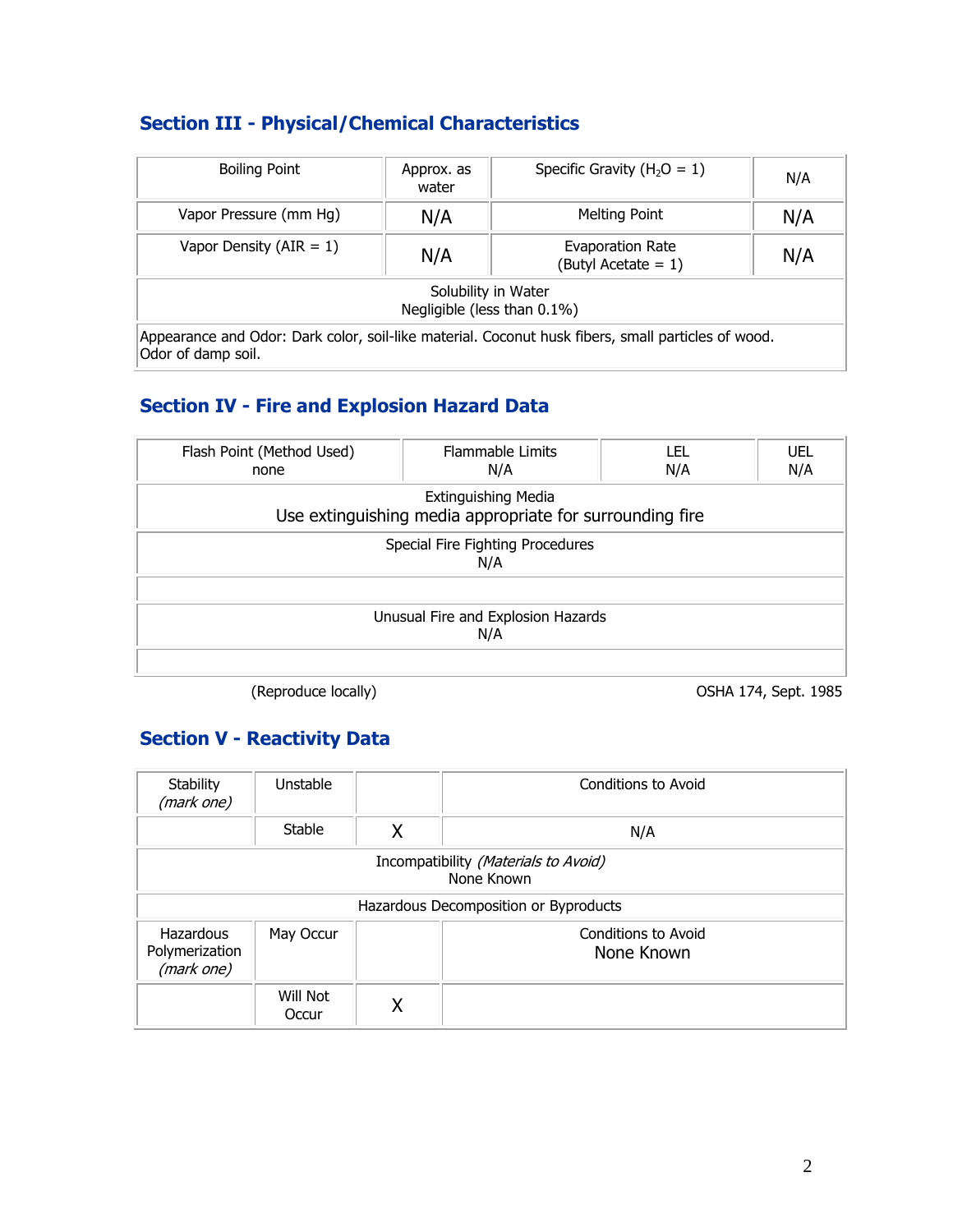### **Section VI - Health Hazard Data**

| Route(s) of Entry:<br>Digestion or Inhalation                                                                                                                                                                                                                                                                                                                                                                                                                                                                                                                                                                                                                                                                               | Inhalation?<br>N/A | Skin?<br>N/A                   | Ingestion?<br>N/A             |  |  |
|-----------------------------------------------------------------------------------------------------------------------------------------------------------------------------------------------------------------------------------------------------------------------------------------------------------------------------------------------------------------------------------------------------------------------------------------------------------------------------------------------------------------------------------------------------------------------------------------------------------------------------------------------------------------------------------------------------------------------------|--------------------|--------------------------------|-------------------------------|--|--|
| Health Hazards (Acute and Chronic)<br>May cause eye irritation<br>May cause allergic reaction<br>May be harmful if inhaled<br>May cause nausea and intestinal discomfort if ingested<br>May cause upper respiratory complications if inhaled                                                                                                                                                                                                                                                                                                                                                                                                                                                                                |                    |                                |                               |  |  |
| Carcinogenicity:<br>N/A                                                                                                                                                                                                                                                                                                                                                                                                                                                                                                                                                                                                                                                                                                     | NTP?<br>N/A        | <b>IARC Monographs?</b><br>N/A | <b>OSHA Regulated?</b><br>Yes |  |  |
| Signs and Symptoms of Exposure<br>N/A                                                                                                                                                                                                                                                                                                                                                                                                                                                                                                                                                                                                                                                                                       |                    |                                |                               |  |  |
| Medical Conditions Generally Aggravated by Exposure<br>None Known                                                                                                                                                                                                                                                                                                                                                                                                                                                                                                                                                                                                                                                           |                    |                                |                               |  |  |
| Emergency and First Aid Procedures                                                                                                                                                                                                                                                                                                                                                                                                                                                                                                                                                                                                                                                                                          |                    |                                |                               |  |  |
| <b>Swallowed:</b> Rinse mouth and lips with water, do not induce vomiting and give plenty of<br>water to drink. If symptoms persist, seek medical advice.<br><b>Eyes:</b> Flush thoroughly with flowing water, while holding eyelids open, for 15 minutes<br>to remove all traces. Do not attempt to remove solid particles embedded in the<br>eyes. If symptoms such as irritation or redness persist, seek medical advice.<br>Inhaled: Remove the person/s away and clear material and then ensure airways are clear<br>and uninhibited. If symptoms persist seek medical advice.<br>Skin: Wash off contacted skin thoroughly with water and soap if available and if redness<br>or irritation occurs seek medical advice |                    |                                |                               |  |  |

### **Section VII - Precautions for Safe Handling and Use**

Steps to Be Taken in Case Material is Released or Spilled **Personal Precautions:** Avoid eye contact **Environmental Precautions:** none **Cleanup Procedures:** Steps taken in the event of a spill or discharge: With a clean shovel, carefully place material into a clean, dry container and cover. Flush spill area with water.